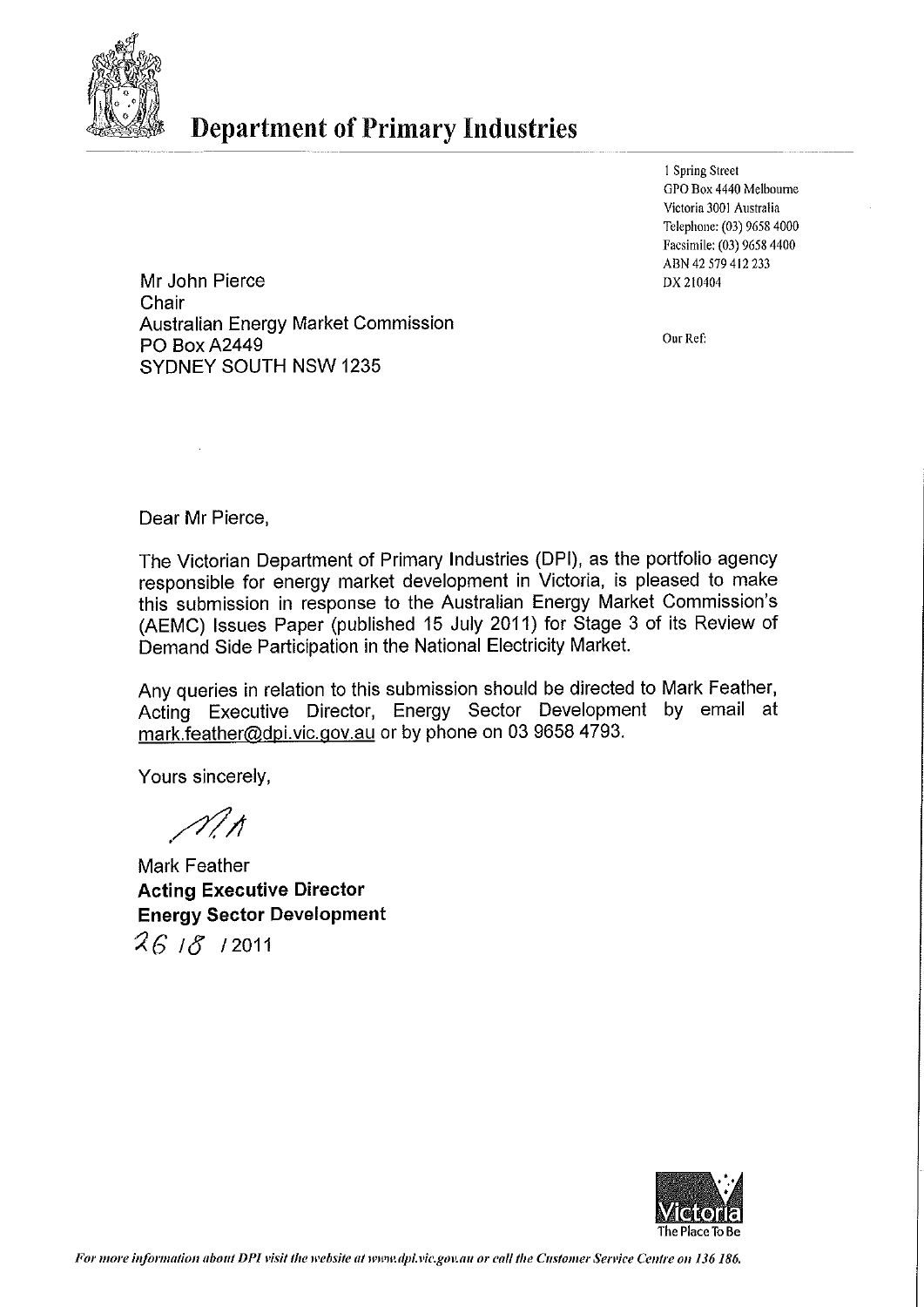## **DPI SUBMISSION TO THE AEMC "POWER OF CHOICE" (DEMAND SIDE PARTICIPATION REVIEW STAGE 3) ISSUES PAPER**

The Victorian Department of Primary Industries (DPI), as the portfolio agency responsible for energy policy in Victoria, welcomes the opportunity to comment on the Australian Energy Market Commission's (AEMC) Issues Paper for Stage 3 of its Review of Demand Side Participation (DSP) in the National Electricity Market (NEM) – "Power of Choice".

### The Role of DSP

DPI considers that the role of DSP in the NEM will become increasingly important as the Australian electricity industry as consumers increasingly seek ways to reduce power costs through reducing or better managing demand.

DPI considers that there is potential to utilise DSP to reduce energy use across the NEM at times of peak demand, thereby reducing or deferring the need to invest in additional peaking generation and network capacity. The costs of providing additional generation and network capacity are largely borne by end-use customers as they are built into higher network charges and consequently into retail pricing. As DSP mechanisms such as peak shifting, distributed generation and energy efficiency measures become more widely employed, all customers should benefit in the long term through sharing in the avoided costs of investment in peak generation and network capacity.

### Pre-conditions for effective DSP

DPI agrees with the AEMC assessment that, for DSP to be utilised to its full extent, the network infrastructure must be capable of supporting advanced technologies (including smart meters and other enabling infrastructure) which are capable of providing end-use customers with more accurate information on electricity use to enable them to manage their demand more effectively. The availability of price incentives to end-use customers will also be important to support and encourage changes in electricity use.

DPI further recognises the importance of improved consumer information in assisting customers to understand their electricity usage in order to access the potential benefits of advanced technologies (e.g. electricity usage display devices, and appliances with time delay settings) and price incentives.

DPI notes that the Victorian Government has commissioned an independent costbenefit analysis to determine whether, and under what circumstances, the Victorian smart meters program can deliver consumers value for money.

It is also noted that the Victorian Government is currently undertaking a study into the potential impact on consumers should time-of-use pricing be made available. This study will consider how such pricing will affect the affordability of electricity for different types of consumers, including disadvantaged members of the community.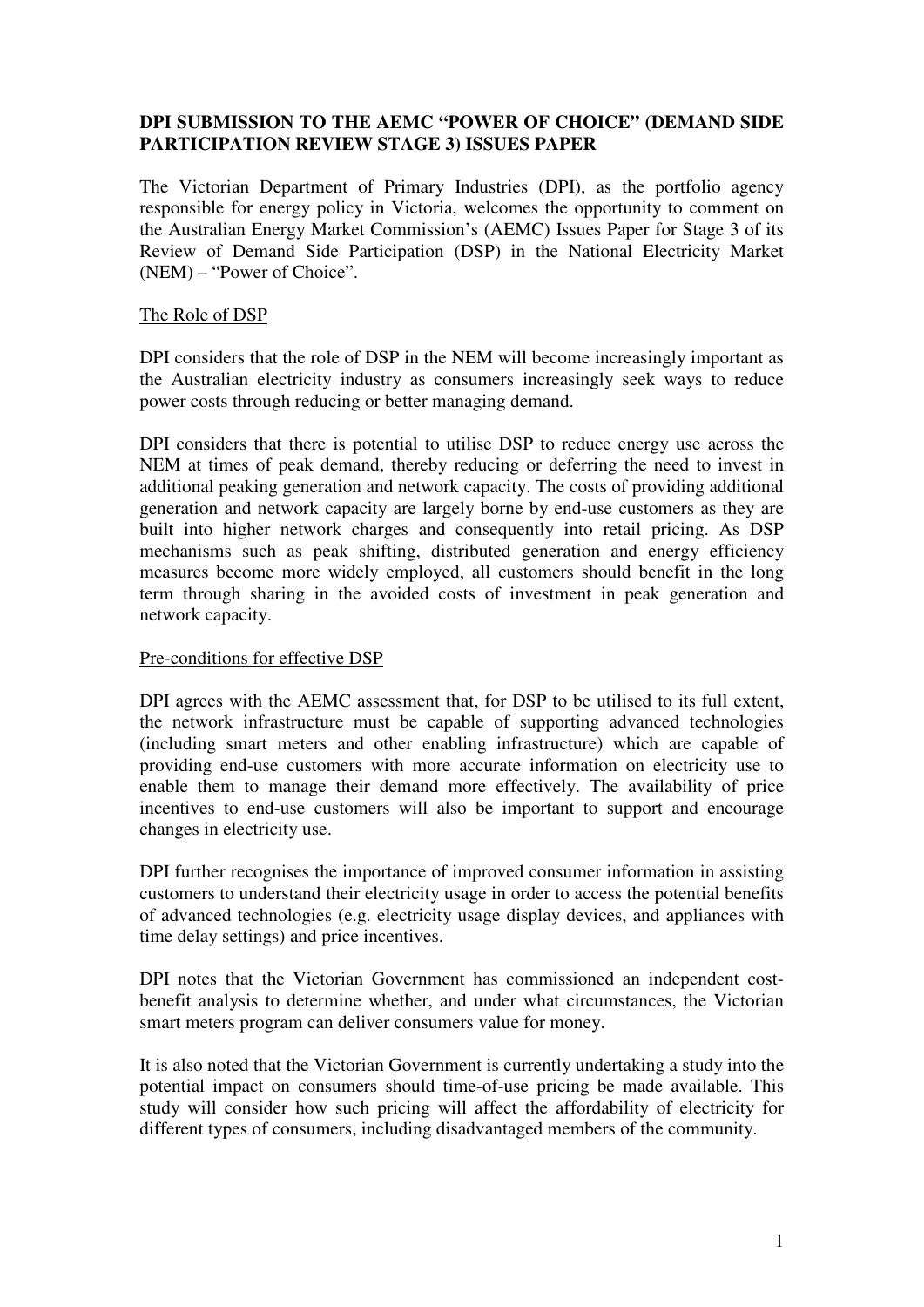### Protections for vulnerable customers

While installation of advanced technologies, improved access to information and introduction of price incentive mechanisms will give domestic and small-business consumers the potential to generate significant savings, it is important to recognise that there will be a proportion of customers who cannot alter usage patterns in response to changing price signals. This issue is likely to impact more vulnerable members of society in particular. It will be important to ensure that mechanisms are put in place to protect these consumers in any future changes to pricing and billing arrangements, such as a move to time-of-use pricing. DPI considers that the AEMC should consider this issue in developing its recommendations for this review.

#### The role of NEM price cap arrangements in limiting DSP

One of the key barriers to DSP in the NEM is the maximum and administered price caps arrangements in the NEM. Whilst these price cap arrangements continue to remain in place in their current form, retailers will have reduced incentives to contract for demand side response to manage the risks associated with supply shortfalls or demand peaks.

More generally, the existing price cap arrangements act as a disincentive for direct involvement of DSP. This is because the presence of market price caps limits the potential profitability of DSP participation, including through direct contractual load control (e.g. from large industrial users), or aggregated load control (managed by specialist providers). It is noted in this respect that industrial customers and commercial customers have a significantly higher Value of Customer Reliability than residential customers<sup>1</sup> and are only likely to make their contracted electricity available at a price well in excess of the present Maximum Price Cap level of \$12,500 per Megawatt hour.

Whilst the price cap arrangements continue to apply in their current form, the risk is that direct DSP participation in the NEM will be inhibited, creating pressure to address peak demand through higher cost generation or network investment.

Ultimately, whilst wholesale prices are unable to rise above the existing price caps, larger customers will have reduced incentives to participate in the demand side and reduce their consumption.

### AEMC assessment of existing energy efficiency arrangements

<u>.</u>

DPI notes that the review is to consider the effectiveness of current regulatory arrangements for energy efficiency, an important component of DSP. The Victorian Energy Efficiency Target (VEET) is a legislated target introduced through the *Victorian Energy Efficiency Target Act 2007*. VEET is delivered through the Energy Saver Incentive (ESI) scheme, which sets a target for energy savings, initially applied to the residential sector, and requires energy retailers to meet their own targets

<sup>&</sup>lt;sup>1</sup> 2009 VCR values for Victorian electricity: Residential - \$16.33 / kWh, Industrial - \$45.94 / kWh, Commercial - \$134.15 / kWh. Source: AEMO, Value of Customer Reliability Background Paper, December 2009. http://www.aemo.com.au/planning/0400-0017.pdf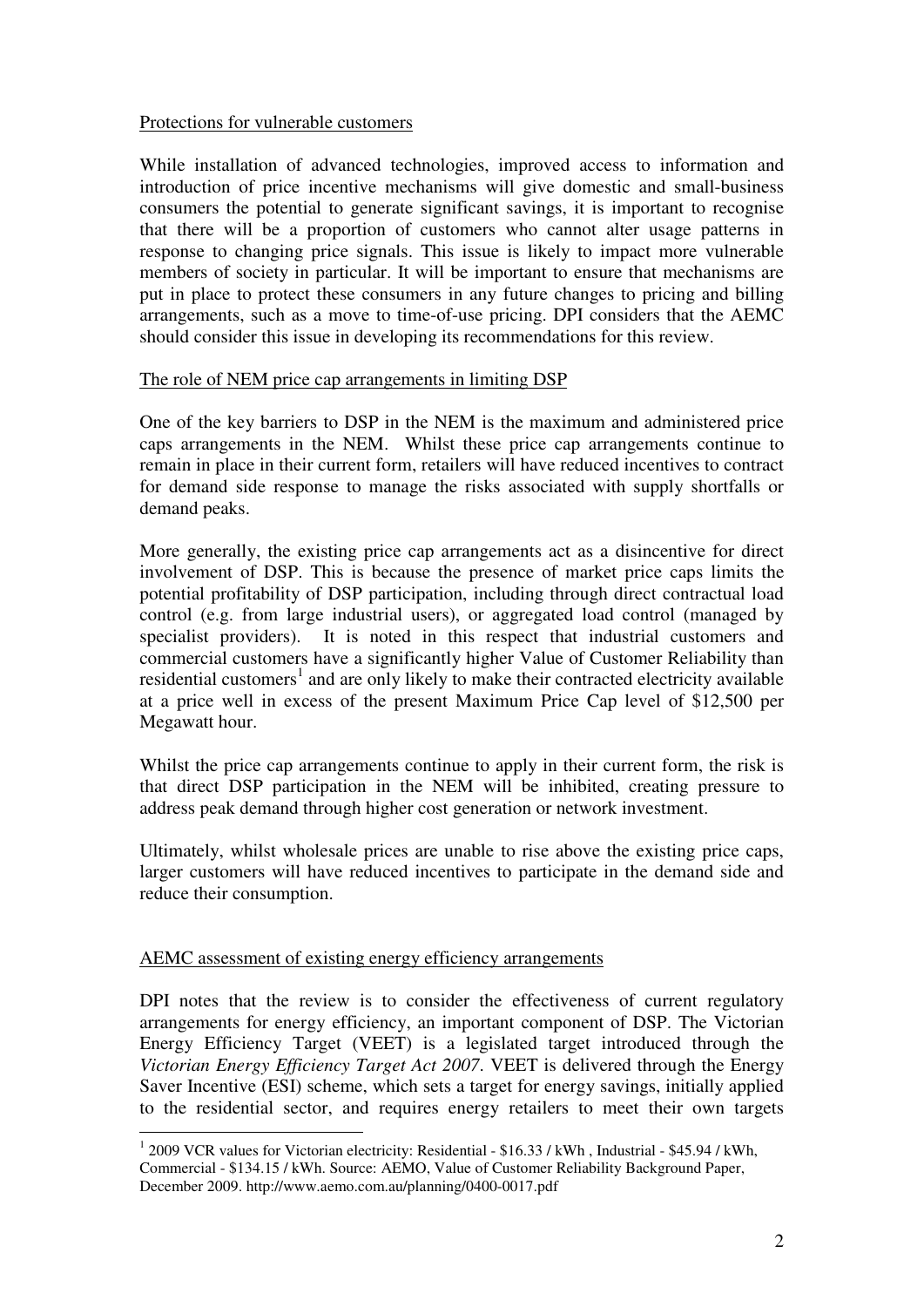through energy efficiency activities (such as providing households with energy saving products and services at no cost or reduced cost).

In recognition of the success and popularity of the ESI scheme, in 2012 the scheme will be expanded to include small to medium enterprises and other businesses. The greenhouse gas abatement target has also been doubled for the period 2012-14 to 5.4 million tonnes per annum. DPI considers that any new arrangements proposed by the AEMC in this review to promote energy efficiency should reflect the success of the VEET scheme in both promoting energy efficiency opportunities amongst customers and ensuring that energy retailers are supporting end-use energy efficiency.

The market structure of ESI is designed to incentivise the deployment of the least-cost abatement measures. A Regulatory Impact Statement (RIS) was prepared recently to examine the impacts of expanding the scheme<sup>2</sup>. The analysis compared the ESI against the use of rebates to deliver energy efficiency outcomes. It found that while rebates can result in many of the same outcomes incentivised under an ESI-style scheme, rebate programs were sub-optimal to ESI in the following areas:

- it may be harder to obtain sufficient take up at a given price to meet a specified target or objective;
- the time and effort involved in clarifying eligibility and then applying for a rebate may mean that households and businesses are not sufficiently incentivised to undertake very low cost activities; and
- government may be less effective than the market in consistently identifying least cost energy efficiency opportunities for a given target.

Furthermore, the ESI is agnostic in terms of which consumers take advantage of the opportunities. This freedom allows for greater efficiency than other similar schemes that mandate targets to consumer sub-groups (such as low-income, residential or business).

## Addressing practical limitations to distributed generation

In considering the potential contribution of distributed generation (DG) as a useful DSP mechanism, the AEMC should address the current practical restrictions to the widespread deployment of DG. While the final report to the AEMC Stage 2 DSP review did not identify any major regulatory barriers to connection of DG to distribution networks, DPI engagement with DG proponents and distribution network businesses indicates that there are major practical limitations to widespread deployment of DG. One of the most prevalent of these is the capability of distribution networks to incorporate DG while maintaining local networks within acceptable fault levels.

DPI also has concerns regarding the effectiveness of the current network regulatory incentive arrangements in driving significant network innovation, including increased penetration of DG. In order to drive the growth of DSP, the regulatory system should provide incentives which best balance the need to stimulate network investment (to

 2 http://new.dpi.vic.gov.au/energy/environment-and-community/energy-efficiency/energy-saverincentive-scheme/submissions-to-the-regulatory-impact-statement-veet-regulations